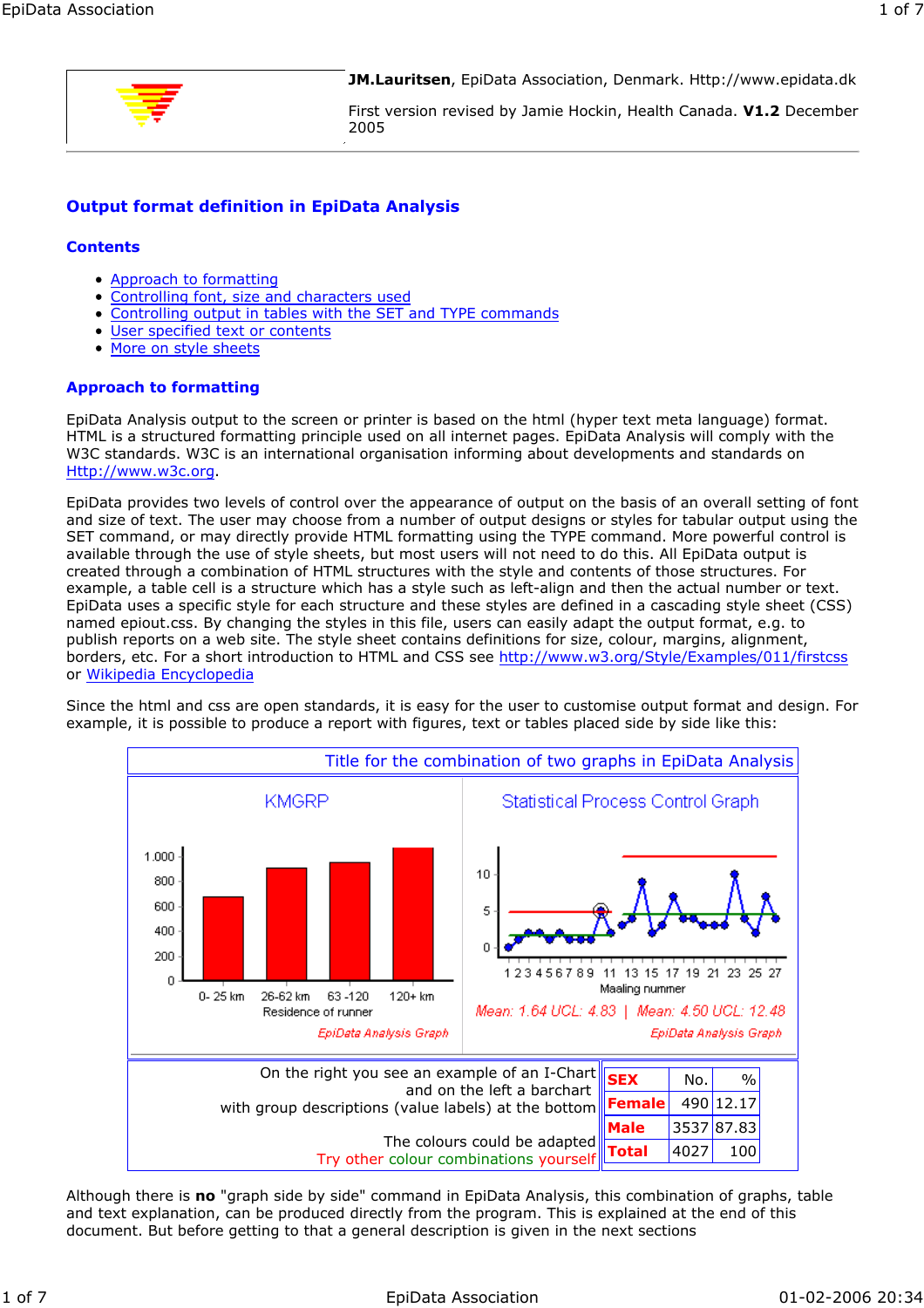#### Back to contents

# **Controlling Output from EpiData Analysis**

EpiData Analysis commands add information, such as tables or graphs, to the output window, along with a variety of other messages. Each type of information is structured according to an html code definition, including the defined style names or "classes". Most users do not need to worry about this, because EpiData Analysis comes a standard set of definitions and styles. However, the style sheet (EPIOUT.CSS) provides a very powerful means of customizing the appearance of the output.

### **SET Command - Controlling font, character set and size**

According to the W3c standards it is good practice to separate choice of font, size and character set from other aspects. Therefore these aspects of output are controlled by separate SET commands.

| <b>Aspect</b>                        | <b>Contents</b>              | <b>SET command</b>                | <b>Examples</b>                                                                                                                                                                                                           |
|--------------------------------------|------------------------------|-----------------------------------|---------------------------------------------------------------------------------------------------------------------------------------------------------------------------------------------------------------------------|
| Type of font                         | name<br>Must be<br>installed | set viewer font name=             | set viewer font name ="Arial, Courier"<br>set viewer font name="Arial<br>Unicode, Thinfix"<br>Always include at least one proportional<br>and one fixed font.                                                             |
| Size of font                         | size in<br>pixels            | set viewer font size= $\parallel$ | set viewer font size=12<br>set viewer font size=8<br>set viewer font size=25<br>For courses where you project the screen it is<br>wise<br>to set font size large such as 25<br>The same size is used for the help window. |
| Size of font in<br>auxiliary windows | size in<br>pixels            | set window font size=             | set window font size= $12$<br>set window font size=25<br>For courses where you project the screen it is<br>wise<br>to set font size large such as 25                                                                      |
| <b>Character set or</b><br>alphabet  |                              | Name SET viewer font charset      | SET viewer font charset = "ISO-8859-1"<br>SET viewer font charset $=$ "gb2312"                                                                                                                                            |

With the separation of font, size and character set from other elements of the output it is very easy to adapt a page to other systems. The user must therefore be careful when customising definitions. With improper mixture of colour and font etc. the output could be invisible, e.g. by chosing black text on black bacground.

### **SET Command - Controlling what gets displayed**

The SET command provides the user with control over the output in a number of ways. The following table shows the SET commands that may be used to turn on or off the display of various information, along with the defined styles names that determine the format of the information.

| <b>SET command to show or hide this information</b>         | style sheet<br>element name | <b>Contents</b> | <b>Information</b>                 |
|-------------------------------------------------------------|-----------------------------|-----------------|------------------------------------|
| set show results = $on[off]$                                | .result                     | text            | Results which are<br>not in tables |
| set show info = $on[off]$                                   | .info                       | text            | <b>Information to</b><br>user      |
| set show command = $on[off]$                                | .command                    | text            | <b>Executed</b><br>command         |
| set echo=on[off] turns all three of the above on<br>or offl |                             |                 |                                    |
| set show error=on[off]                                      | .error                      | text            | <b>Error messages</b>              |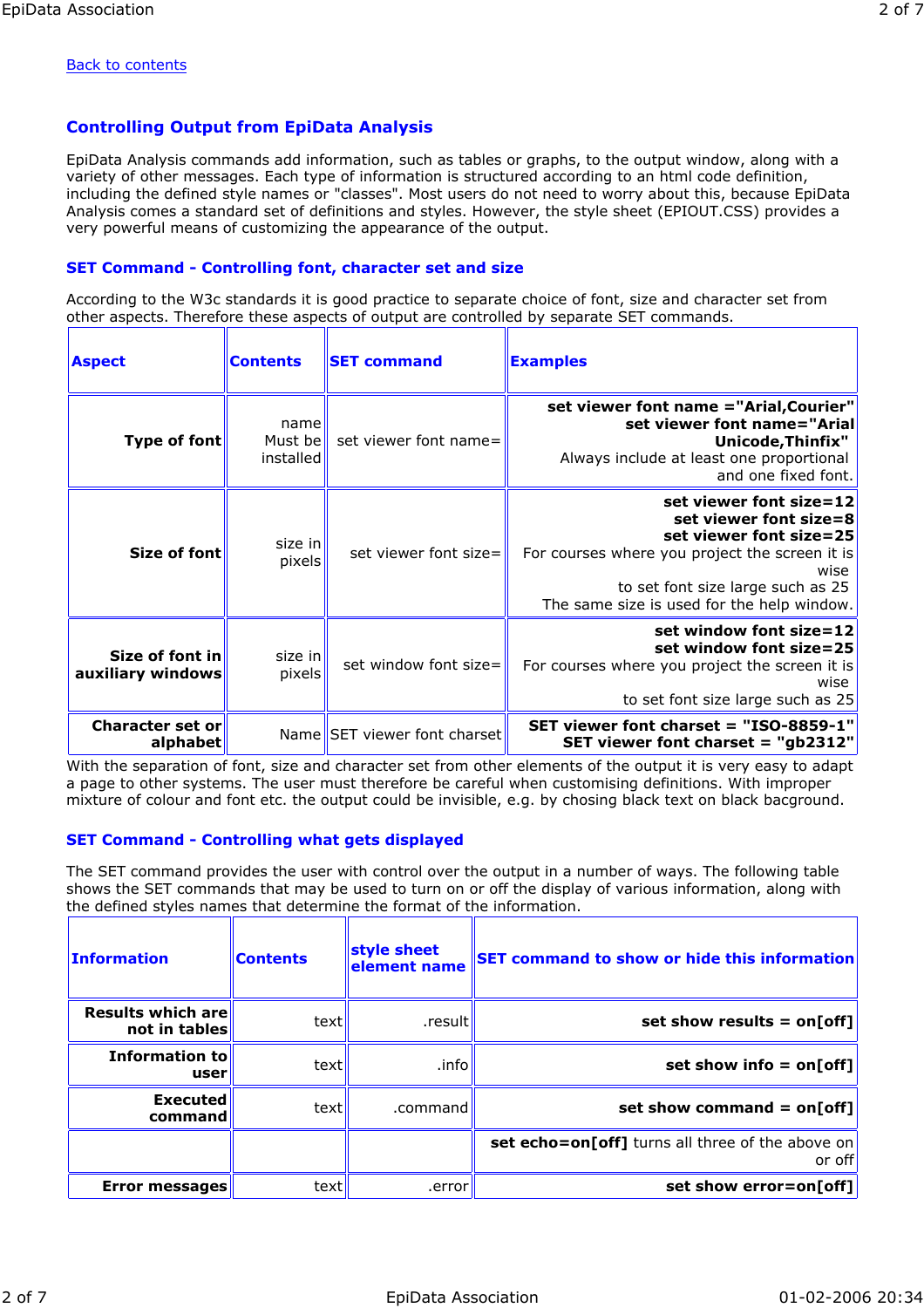Help and command files use some special classes.

# **Inclusion of table percents**

This is controlled with **set table** parameters:

| Include or<br>not:   | set table percents=rct<br>set table percents=off                                                   | rct indicates column, row, total<br>e.g. to include only row percents use "= $r''$                                                                                                                              |
|----------------------|----------------------------------------------------------------------------------------------------|-----------------------------------------------------------------------------------------------------------------------------------------------------------------------------------------------------------------|
| Format of<br>percent | set table percents column="p1()"<br>set table percents row="p1"<br>set table percents total="p0[]" | Where $\bf{p}$ is required 1 is number of decimals, the<br>third character will be shown before the percent<br>and from 3 unwards after the percent, e.g.<br>p0():(56)<br>p1(%):(56.1%) for the number 56.14321 |
| Percents             | set table header percents=%                                                                        | Just put the text or sign you wish to have at<br>column headings of percents columns                                                                                                                            |
| Total "word"         | set table header total="Total"                                                                     | The word to place at column and row total                                                                                                                                                                       |

# **SET Command - Formatting tables**

Distinct types of tabular output are formed by several commands:

- System tables are used for output from **dir** and **var**
- Tables containing graphs
- Frequency tables (one way tables)
- Statistics from **describe** and **means**.
- Data tables with crosstabulation of two or more variables with optional inclusion of percentages, from **tables** and **epitables**.

The appearance of tabular output can be controlled using the SET command.

# **Formatting of tables**

The format of the cells are provided with EpiData Analysis as these standard types:

- 1. line (lines at top and bottom of table)
- 2.box (boxes around all cells)
- 3.filled (coloured background)
- 4.freq (frequency table)
- 5.stat (other statistics tables)
- 6.system (simple types for variable lists)
- 7.graph (for graphs which are shown in tables)

# **User specified HTML text**

# **Type command**

Simple or complicated HTML code may be specified by the user explicitly using the **type** command. For example,

**type "Preliminary tables from our study /h3"** will format the text as a level 3 heading (<h3>):

# **Preliminary tables from our study**

**type "<table width=50% border align=center><tr><td><center><b>Final** results</center></b></td></tr></tr></table>" will put the text in a box: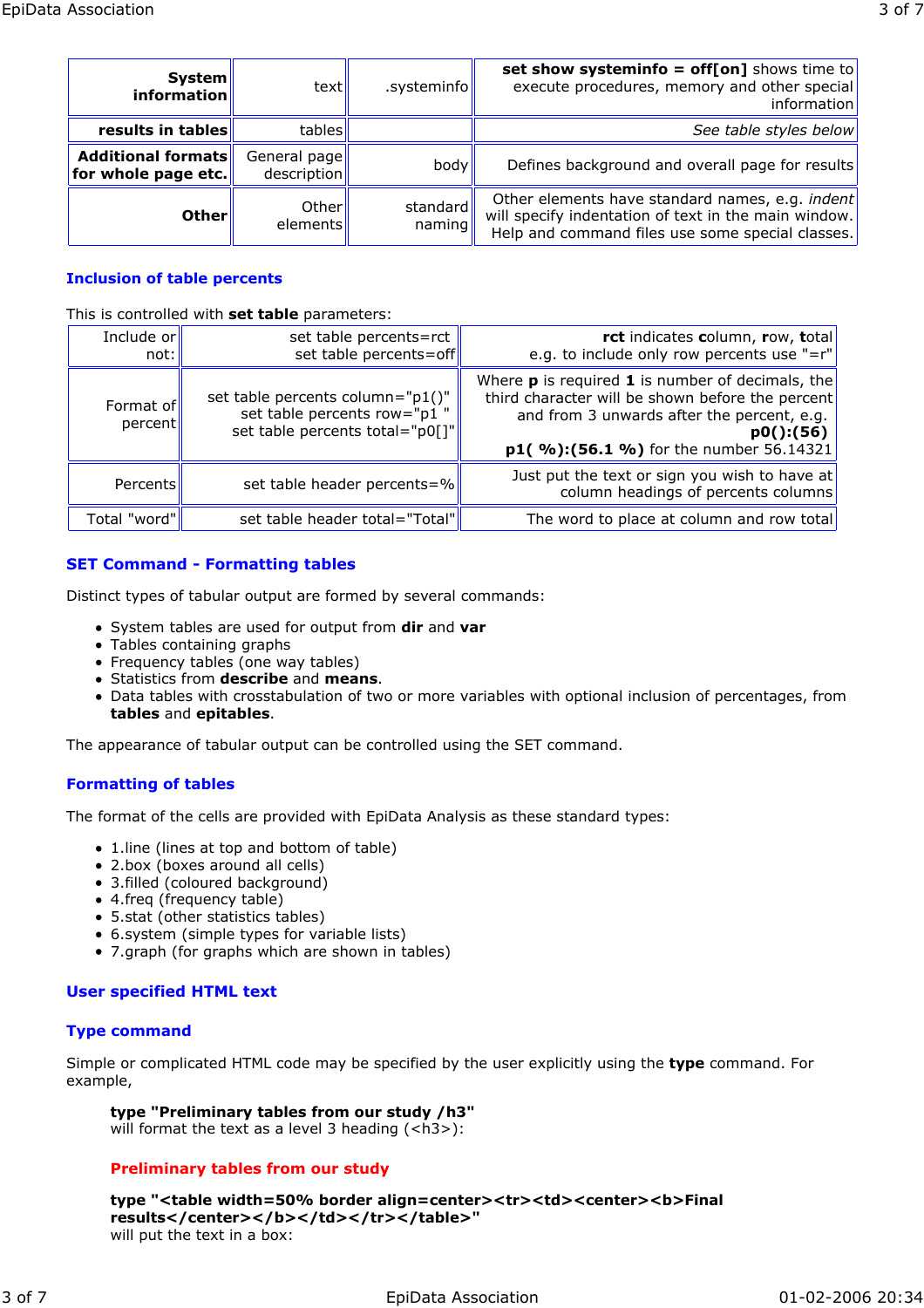**Final results**

The **Type** command requires " around the text", so for more complicated formulations use **Echo**

### **Echo and show Commands - Combining tables and other aspects**

Since the whole formulation of output is controlled by HTML language structures the user can add other types of output.

### **Example:**

The user wants a report to have two figures placed side by side like this in the output:



To accomplish this:

1. First create the two figures:

#### **read datafile histogram age /save="his.png" // left figure scatter dectime age /save="dec.png" //right figure**

2. Then add to the output the figures with as little "noise" as possible:

#### **set show command=off**

3. Add the tables to the output (Notice the use of <font> to set the color of the font):

```
echo <table><tr><td colspan=2 border align=center >
<font color=blue> Title for a combination of two graphs in EpiData Analysis</font></td>
<tr><td><img src="his.png"></td><td><img src="dec2.png"></td></table>
```
4. To include the figures in a routine report, you save the html code in a file and add to output with the command **Show**

#### **show table9.txt**

Where contents of **table9.txt** is the text shown after the **echo** in point 3. If you change design of the report you then just change the contents of the table.txt file and run again. In this way contents of the table are separated from running the report, which you would save in a pgm file.

#### Back to contents

### **More on style sheets**

The design or output format of a table is controlled by a general setting of font type and size as shown above and by specfic definition of table elements in the style sheet **epiout.css**. Two standard setup files are provided named epiout\_b.css and epiout\_w.css with black and white background. It is very important **not** to define font names, size and character sets in the style sheet. Use only relative size (e.g. 0.8em instead of 14px) and general font type information (e.g. proportional instead of arial).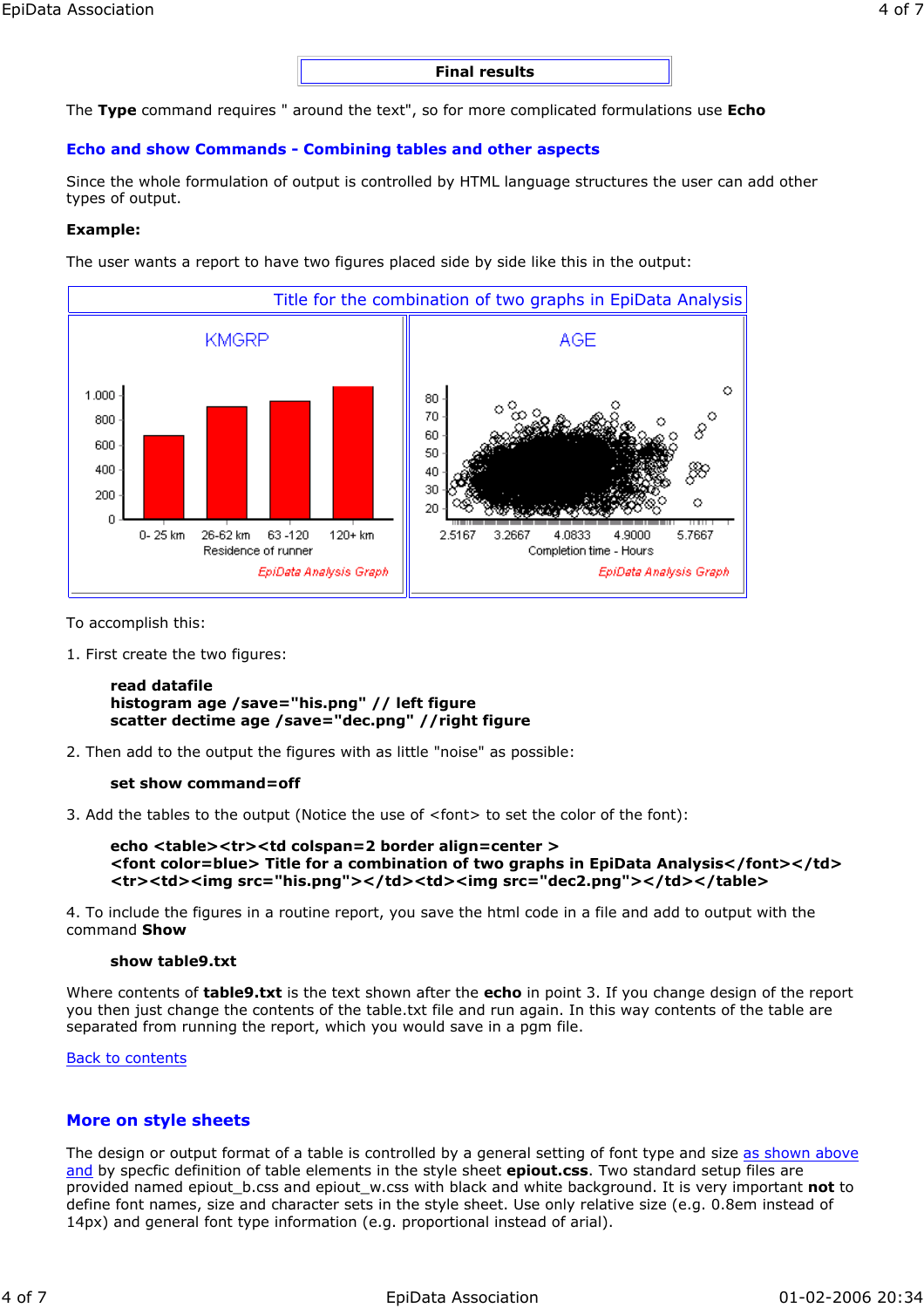Other aspects can also be controlled, e.g. if the user decides that before a certain table there should always be a pagebreak at printing, inclusion of the style element "page-break-before: always" would allow for this. For a full description of style sheets and tables see http://www.w3.org/TR/CSS21/tables.html.

EpiData analysis creates the html code and shows the code according to the definitions in the style sheet. For the table below, indentation from left margin is done by <P style="Margin-left: 2cm">, and the space between the title and the table, by "<H3 style=";Margin-bottom: 0.25cm>".

To see an example of the HTML code run a table in EpiData Analysis, click on "Viewer" and choose "Edit HTML output".

### **Example: One way frequency table**

| <b>SEX</b>    | No.  | $\%$  |
|---------------|------|-------|
| <b>Female</b> | 490  | 12.17 |
| <b>Male</b>   | 3537 | 87.83 |
| <b>Total</b>  | 4027 | 100   |

The first column has this style: "{ Text-align: left ; font-weight: bold; color: red}" The other columns this: "{ Text-align: right; color: black ; border: solid thin blue}"

### **Example of two way table**

|                            |                    |                  |                 |               |        |               |           |         | Residence of runner     |
|----------------------------|--------------------|------------------|-----------------|---------------|--------|---------------|-----------|---------|-------------------------|
| Completion time -<br>Hours | $rac{0}{25}$<br>km | $\frac{0}{0}$    | $26 - 62$<br>km | $\frac{0}{0}$ | $-120$ | $\frac{0}{0}$ | $120+$ km | % Total | $\%$                    |
| $2.5 - 3.4$ 120 (15.3)     |                    |                  |                 | 187 (23.8)    |        | 243 (31.0)    |           |         | 235 (29.9) 785 (100.0)  |
| $3.5 - 3.7$ 156 (18.9)     |                    |                  |                 | 204 (24.7)    |        | 238 (28.8)    |           |         | 229 (27.7) 827 (100.0)  |
| $3.8 - 4.1$ 156 (19.6)     |                    |                  |                 | 222 (27.9)    |        | 177 (22.2)    |           |         | 241 (30.3) 796 (100.0)  |
| $4.2 - 6.2$ 164 (20.9)     |                    |                  |                 | 204 (26.0)    |        | 175 (22.3)    |           |         | 243 (30.9) 786 (100.0)  |
|                            |                    | Total 596 (18.7) |                 | 817 (25.6)    |        | 833 (26.1)    |           |         | 948 (29.7) 3194 (100.0) |

Contents of cells differ by type of table. For a general crosstable the contents are like this:

### **Content of cells in a 2 column by 3 row table:**

| column variable label                      |                           |                                                   |                        |  |  |  |  |
|--------------------------------------------|---------------------------|---------------------------------------------------|------------------------|--|--|--|--|
| rowvariable label                          | category1                 | valuelabel column valuelabel column<br>category 2 | RowTotal               |  |  |  |  |
| valuelabel row<br>category1                | cellcount                 | cellcount                                         | rowtotal<br>category 1 |  |  |  |  |
| valuelabel row<br>category2                | cellcount                 | cellcount                                         | rowtotal<br>category 2 |  |  |  |  |
| valuelabel row<br>category3                | cellcount                 | cellcount                                         | rowtotal<br>category 3 |  |  |  |  |
| Columntotal                                | columntotal<br>category 1 | columntotal<br>category 2                         | totalcount             |  |  |  |  |
| Requested Chi2 values and other statistics |                           |                                                   |                        |  |  |  |  |

If a row or column variable does not have a variable label the name of the variable is shown instead. Similarly for value labels. As seen in the previous table percents can be added to contents. Percents will appear in columns for that, such that size, alignment etc. can be specified

The design of the cells is controlled by the style sheet contents like this: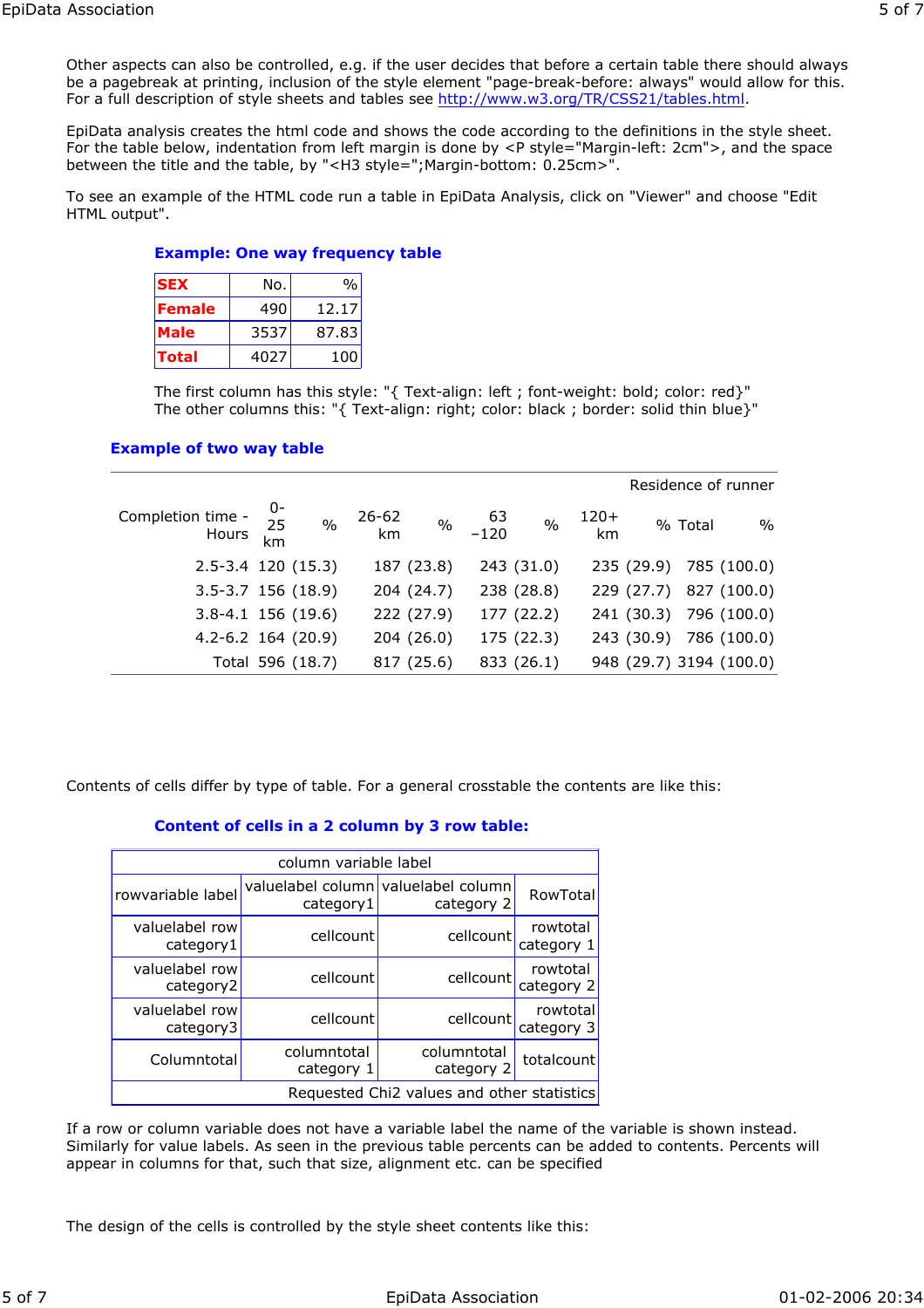| Note "cell1", "cell2" etc. to                             | caption         |                   |                   |                                                 |
|-----------------------------------------------------------|-----------------|-------------------|-------------------|-------------------------------------------------|
| facilitate different colouring of                         | RowtotalH       | firstrow          | firstrow          | RowVariable                                     |
| alternating rows.<br>This is extremely powerful,          | RowTotal1       | cell <sub>1</sub> | cell1             | firstcol1                                       |
| but caution should be taken.                              | cell2 RowTotal2 |                   | cell <sub>2</sub> | firstcol2                                       |
| With inappropriate                                        | RowTotal1       | cell <sub>1</sub> | cell1             | firstcol1                                       |
| specification output will<br>disappear. E.g if you choose | cell2 RowTotal2 |                   | cell <sub>2</sub> | firstcol2                                       |
| white text on white                                       |                 |                   |                   | ColumnTotalH ColumnTotal ColumnTotal GrandTotal |
| background.                                               | cellfoot        |                   |                   |                                                 |

## **B. Stylesheet names used for a table with percents**

| RowVariable                                     | firstrow | firstrowpct       | RowtotalH | RowtotalHpct                    |
|-------------------------------------------------|----------|-------------------|-----------|---------------------------------|
| firstcol1                                       | cell1    | cellpct1          | RowTotal1 | RowTotalpct1                    |
| firstcol2                                       | cell2    |                   |           | cellpct2 RowTotal2 RowTotalpct2 |
| firstcol1                                       | cell1    | cell <sub>1</sub> | RowTotal1 | RowTotalpct1                    |
| firstcol2                                       | cell2    |                   |           | cellpct2 RowTotal2 RowTotalpct2 |
| ColumnTotalH ColumnTotal ColumnTotal GrandTotal |          |                   |           | GrandTotalPct                   |
|                                                 |          |                   |           | cellfoot                        |

The cell names of a style sheet defines how that element is designed or formed. The user can define general elements or use named specific elements.

Notice that the implementation of footer is **not** the HTML tag called <tfoot></tfoot>, since this has created problems for correct behaviour of combinations of footer, caption and contents in the output window. The cellfoot class is a property for the last row.